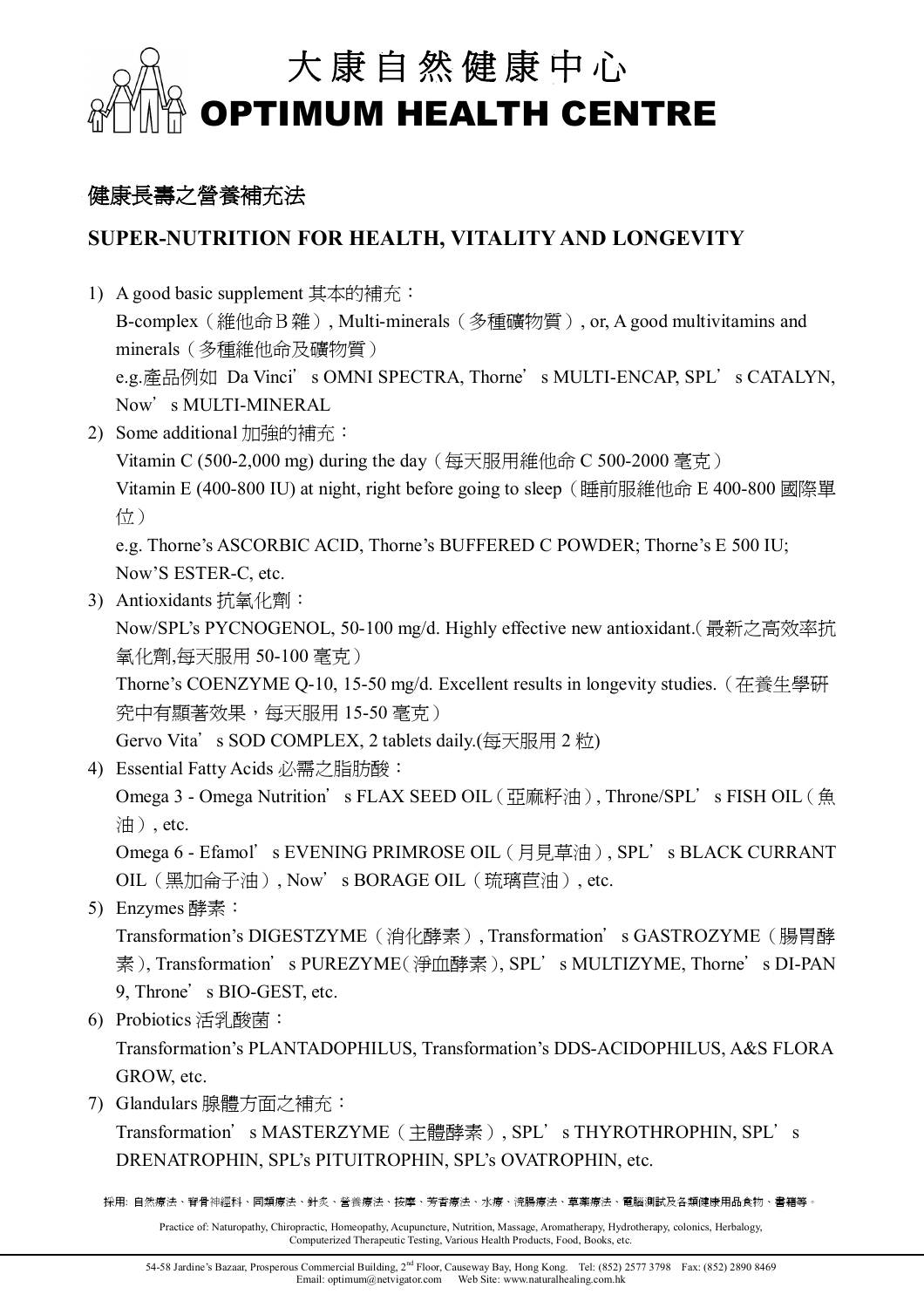

# 大康自然健康中心 P.2of 3 **OPTIMUM HEALTH CENTRE**

- 8) Live Embroynic Cell Therapy 生物胚胎細胞療法: Gervo Vita's RNA COMPLEX PLUS , SPL's RIBONUCLEIC ACID, SPL's THYMUS PMG
- 9) Hormone enhancing precursors 加強荷爾蒙之平衡: Mltonin(退黑激素), Growth Hormone(生長荷爾蒙), Estrogen(雌激素), Progesterone (孕激素), Testosterone(睾丸素), DHEA (master hormone precursor 主體荷爾蒙先軀) eg. Now's MELATONIN, Gero Vita's BIOCEL, Gero Vita's NIGHT TIME REJUVENATOR, Professional's DHEA
- 10) Specific Anti-Aging Products 優質之抗衰老產品

Gero Vita's DERMATEIN (黛美婷), Gero-Vita GH3, Gero Vita's ACF223 - reduce cell oxidation 降低細胞之氧化效應.

11) About once every four weeks, consider taking a set of natural immune function enhancers for four to six days.每隔四星期服用一次—系列之免疫系統天然加強劑,為期四至六天: Da Vincci's DMG (Dimethylglycine) - enhances interferon production.增強干擾素之製造 Throne's Squalene Shark Oil - activates cells of the immune system.鯊魚油–增強免疫細胞之 活動

Da Vincci's SHARK CARTILAGE - contains highly active mucopolysaccharides.鯊魚骨 - 含 黏多糖成份

Echinacea - a Swiss herb, enhances overall immune function.西草藥之一種,加強免疫系統之 功效

SPL's FOR-TIL B12 可首烏維他命B12

12) Periodic Detoxification 定期性進行排毒:

Colonic 浣腸水療, Constitutional Hydrotherapy 體質水療, Exercise With Oxygen Therapy 吸氧 運動, Liver Flush 清肝, Kidney Flush 清腎, Dry Skin Brush 乾刷皮膚, Lymphatic Drainage 淋巴排泄, Deep Breathing 深層呼吸, Ozone Sauna 臭氧蒸氣浴.

## **健康長壽之七大秘訣**

#### **Seven Secrets of Immortality**

1. 每晚睡眠時間要有七至八小時

Sleep seven to eight hours a night.

- 2. 早餐是不可缺少的(無論多少或只是一杯果汁) Always eat breakfast. (No matter how little, a glass of juice, etc)
- 3. 減少進食零食的習慣

Snack infrequently.

採用: 自然療法、脊骨神經科、同類療法、針炙、營養療法、按摩、芳香療法、水療、浣腸療法、草藥療法、電腦測試及各類健康用品食物、書籍等。

Practice of: Naturopathy, Chiropractic, Homeopathy, Acupuncture, Nutrition, Massage, Aromatherapy, Hydrotherapy, colonics, Herbalogy, Computerized Therapeutic Testing, Various Health Products, Food, Books, etc.